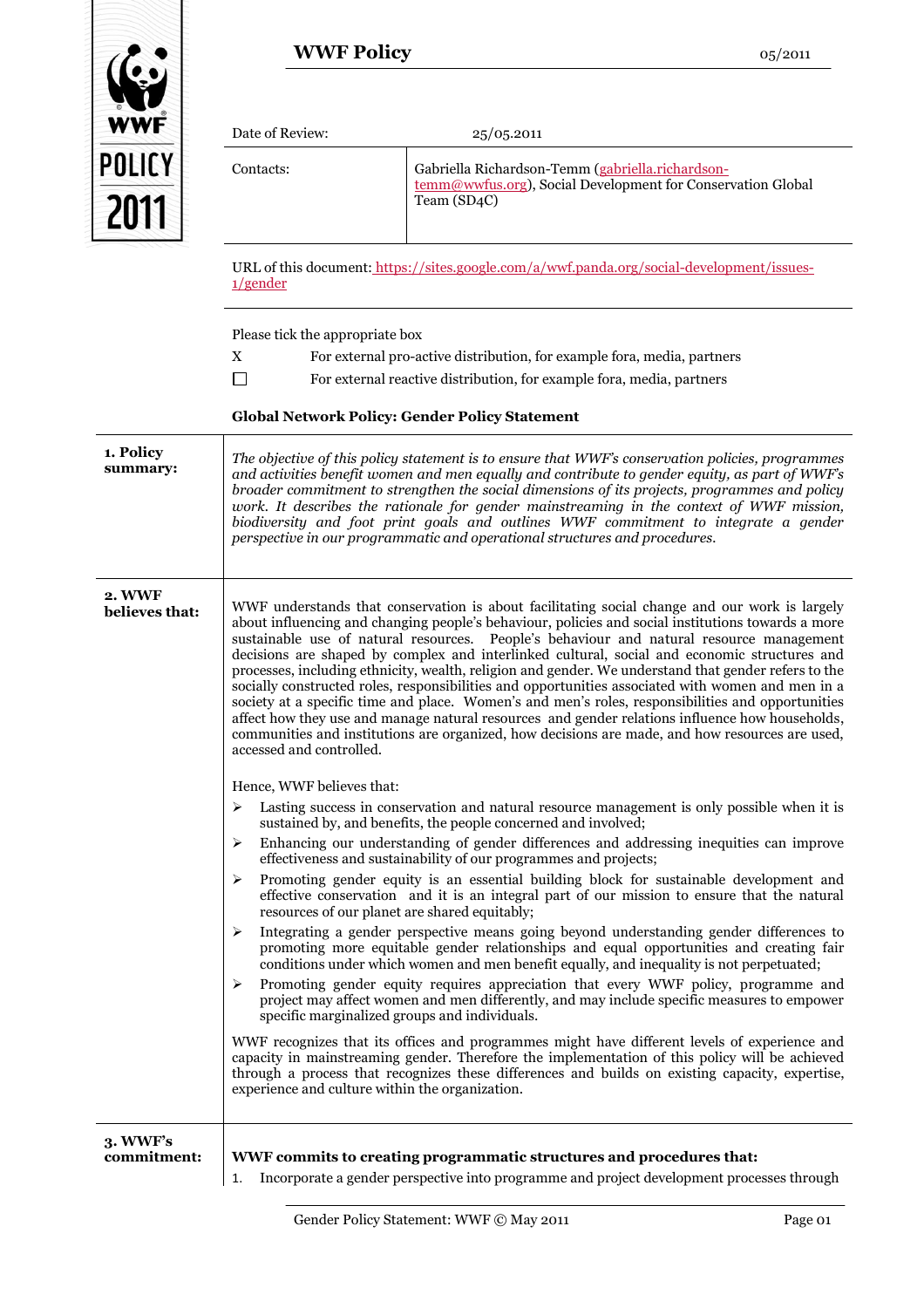|                                                                                                                             | the application of gender awareness and analysis in the project cycle, including design,<br>implementation, monitoring and evaluation. Where appropriate, develop gender analysis and<br>sex-disaggregated social and economic indicators and targets;                                                                                                                                                                                                                                                                                                                                                                                                                                                                                                                                                                                                             |  |
|-----------------------------------------------------------------------------------------------------------------------------|--------------------------------------------------------------------------------------------------------------------------------------------------------------------------------------------------------------------------------------------------------------------------------------------------------------------------------------------------------------------------------------------------------------------------------------------------------------------------------------------------------------------------------------------------------------------------------------------------------------------------------------------------------------------------------------------------------------------------------------------------------------------------------------------------------------------------------------------------------------------|--|
|                                                                                                                             | To the extent possible, assess potential impact of programmes and projects on gender equity,<br>2.<br>and ensure that potential negative impacts on women and men are addressed, if appropriate<br>also identify and use opportunities to reduce gender inequities;                                                                                                                                                                                                                                                                                                                                                                                                                                                                                                                                                                                                |  |
|                                                                                                                             | Apply a culturally sensitive approach, especially when working with local communities, and<br>3.<br>that respects and takes account of different roles, responsibilities, entitlements and knowledge<br>among men and women involved and/or affected by the programme/project;                                                                                                                                                                                                                                                                                                                                                                                                                                                                                                                                                                                     |  |
|                                                                                                                             | Examine how policies, processes and institutions at and beyond community level (i.e. national,<br>4.<br>regional and global) affect gender equity, and men and women's access to and control over<br>resources, as well as power of decision-making in our programmes/projects and identify<br>options and, where appropriate, promote gender equity within these;                                                                                                                                                                                                                                                                                                                                                                                                                                                                                                 |  |
|                                                                                                                             | Encourage continuing effort to expand WWF's knowledge and commitment to social and<br>5.<br>gender equity, through staff training, documentation and sharing of lessons.                                                                                                                                                                                                                                                                                                                                                                                                                                                                                                                                                                                                                                                                                           |  |
|                                                                                                                             | WWF understands that the pre-condition for implementing gender responsive conservation<br>programmes is that gender sensitivity is also mainstreamed across WWF's internal human<br>resource policies, procedures and governance mechanisms, as well as in the overall culture of our<br>organization.                                                                                                                                                                                                                                                                                                                                                                                                                                                                                                                                                             |  |
|                                                                                                                             | Hence, WWF also commits to ensure an organizational culture and work<br>environment where:                                                                                                                                                                                                                                                                                                                                                                                                                                                                                                                                                                                                                                                                                                                                                                         |  |
|                                                                                                                             | Employment decisions about recruiting, hiring, responsibilities, training and professional<br>1.<br>development, promotion, transferring compensation and termination are uniformly based on<br>qualifications, including skills, abilities, knowledge, and experience and, actively pursues<br>gender balance at all levels of the organization;                                                                                                                                                                                                                                                                                                                                                                                                                                                                                                                  |  |
|                                                                                                                             | Staff can work in an environment of inclusion, civility, and respect for the rights of each<br>2.<br>individual and where all employees share key organizational values focused on equal<br>opportunity, good governance, accountability and transparency;                                                                                                                                                                                                                                                                                                                                                                                                                                                                                                                                                                                                         |  |
|                                                                                                                             | Benefit policies are gender sensitive and equitable (to the extent possible under applicable<br>3.<br>national laws) and appropriately respond to local staff needs for balancing work, family, and<br>civic life;                                                                                                                                                                                                                                                                                                                                                                                                                                                                                                                                                                                                                                                 |  |
|                                                                                                                             | WWF management and other staff are aware of what constitutes discrimination and respect<br>4.<br>diversity in work and management styles and prevent discriminatory practices including<br>stereotyping and sexual harassment;                                                                                                                                                                                                                                                                                                                                                                                                                                                                                                                                                                                                                                     |  |
|                                                                                                                             | Sex-disaggregated data are analysed periodically with regards to global, national and project<br>5.<br>staffing and advancement patterns at different levels to identify areas for improvement;                                                                                                                                                                                                                                                                                                                                                                                                                                                                                                                                                                                                                                                                    |  |
|                                                                                                                             | There is a minimum global network HR anti-discrimination and harassment policy with<br>6.<br>provision for reporting, investigation and sanctions for employment-related discrimination<br>and/or harassment.                                                                                                                                                                                                                                                                                                                                                                                                                                                                                                                                                                                                                                                      |  |
| 4. WWF will<br>work with<br>governments,<br>international<br>organizations,<br>local<br>communities,<br>and business<br>to: | WWF will strive to partner with global, national and local organizations with greater gender<br>expertise to build capacity to collect, understand and act upon gender information to contribute to<br>constructive environmental solutions while integrating and addressing issues of equity and gender.<br>WWF's is also committed to make an exerted effort to expand its knowledge and commitment to<br>social and gender equity through sharing of lessons learned and by applying this policy's<br>recommendations in partnership activities with governments, donors, the private sector, NGOs and<br>communities, as criteria for determining which activities to support, and to promote their broader<br>implementation by other actors.                                                                                                                 |  |
| 5. Field<br>examples:                                                                                                       | WWF-WMPO has a draft gender and equity policy that outlines their commitment to an<br>$\bullet$<br>organizational culture that embraces equity and promotes incorporation of gender<br>considerations into project design, implementation and monitoring and evaluation. To date,<br>specific surveys on gender issues have been conducted (e.g., WWF India) and training on<br>gender mainstreaming has been conducted in several offices (e.g., WWF Malaysia). Women<br>are beneficiaries of specific projects (e.g., women in fisheries; livelihood alternatives, small<br>economic enterprises, and micro-financing). In other projects, across the region, women are<br>recognized as important social and political enablers (women committees for natural resources<br>management; women and social networks; women in decision-making positions). WWF also |  |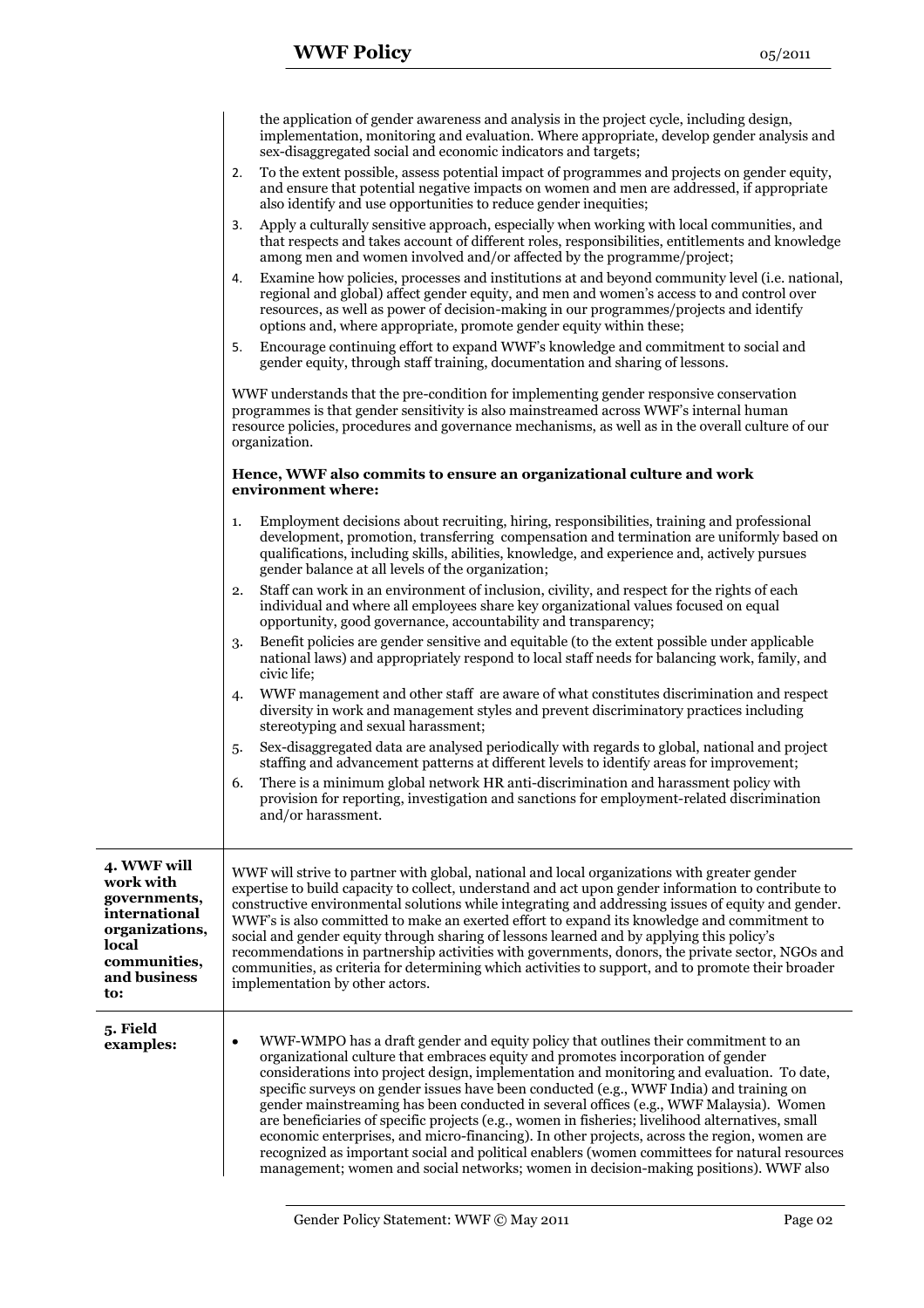|                           | plays an important role promoting gender equity by assisting government in the development<br>of special policies on women, gender, poverty and social equity indicators (WWF Nepal);                                                                                                                                                                                                                                                                                                                                                                                                                                                                                                                                                                                                                                                                                                                                       |
|---------------------------|-----------------------------------------------------------------------------------------------------------------------------------------------------------------------------------------------------------------------------------------------------------------------------------------------------------------------------------------------------------------------------------------------------------------------------------------------------------------------------------------------------------------------------------------------------------------------------------------------------------------------------------------------------------------------------------------------------------------------------------------------------------------------------------------------------------------------------------------------------------------------------------------------------------------------------|
|                           | WWF-Australia has specific employment-related Equal Opportunity, Bullying Harassment and<br>$\bullet$<br>Discrimination Free Workplace, Grievance / Dispute Resolution policies.                                                                                                                                                                                                                                                                                                                                                                                                                                                                                                                                                                                                                                                                                                                                            |
|                           | WWF-UK has specific Equal Opportunities, Disability and HIV and AIDS policies in line with<br>$\bullet$<br>legislation on disability and gender.                                                                                                                                                                                                                                                                                                                                                                                                                                                                                                                                                                                                                                                                                                                                                                            |
|                           | The WWF Norway Strategy for International work 2009-2011 strives to contribute to<br>$\bullet$<br>constructive environmental solutions while integrating issues of poverty, equity and gender. It<br>calls for a pro-active incorporation of gender analysis into design and implementation. At least<br>5 ongoing projects have attempted to improve programme implementation through<br>mainstreaming gender equality issues.                                                                                                                                                                                                                                                                                                                                                                                                                                                                                             |
|                           | WWF Girls and Women Program has been active since 2000 in five of WWF's priority places,<br>$\bullet$<br>including Coastal East Africa, Coral Triangle, Eastern Himalayas, Madagascar and the upper<br>Mekong. It has empowered girls and women through a series of educational, training,<br>scholarship and micro grant/micro loans initiatives. For example, in the Spiny Forest of<br>Madagascar, WWF has provided literacy and livelihood training to local girls and women.<br>Women have learned to run tree nurseries to generate a sustainable source of fuel wood and<br>build improved cooking stoves that burn less wood and produce fewer fumes, decreasing<br>pressure on the Spiny Forest and preserving wildlife habitats and hundreds of endemic and<br>endangered species. For more information see:<br>http://www.worldwildlife.org/what/communityaction/people/phe/women/girlseducationpro<br>gram.html |
| 6. Background<br>notes:   | This gender policy statement is consistent with WWF's Mission, Guiding Principles and Code of                                                                                                                                                                                                                                                                                                                                                                                                                                                                                                                                                                                                                                                                                                                                                                                                                               |
|                           | Ethics. It is an integral part of WWF's other adopted and/or mandated social policies and position<br>statements, including (but not limited to) Indigenous Peoples, Human Rights, Poverty and<br>Conservation, Population and HIV/AIDS. It is envisaged that the implementation of this policy will<br>be executed in coordination with the other social policies and within the implementation<br>framework outlined in the social policy umbrella framework. This policy is supportive of existing<br>commitments to gender equality for those countries which are signatories to the United Nations<br>Convention for the Elimination of All Forms of Discrimination Against Women (CEDAW) and the<br>Universal Declaration of Human Rights.                                                                                                                                                                            |
|                           | WWF understands that full implementation of this policy will require involvement and<br>commitment of all staff, especially senior management across the organization who has the<br>ultimate responsibility for implementing this policy and adapting it to local contexts and cultures.<br>We understand that this will require knowledge, reflection, and firm commitment among all staff<br>and will be a long-term undertaking which will require strong internal leadership, systematic<br>monitoring and periodic review of progress.                                                                                                                                                                                                                                                                                                                                                                                |
| 7. Related<br>links/      | <b>CARE USA's Revised Gender Policy:</b>                                                                                                                                                                                                                                                                                                                                                                                                                                                                                                                                                                                                                                                                                                                                                                                                                                                                                    |
| supplementary<br>reading: | http://pqdl.care.org/Core%20Library/CARE%20USA's%20Gender%20Policy.pdf<br>DFID, Gender equality at the heart of development:                                                                                                                                                                                                                                                                                                                                                                                                                                                                                                                                                                                                                                                                                                                                                                                                |
|                           | http://www.dfid.gov.uk/Documents/diversity/gender-equality-plan-2007.pdf                                                                                                                                                                                                                                                                                                                                                                                                                                                                                                                                                                                                                                                                                                                                                                                                                                                    |
|                           | ICIMOD Gender Equity Policy (2006): www.icimod.org<br>IUCN's Gender Policy Statement (1998): http://cmsdata.iucn.org/downloads/gender policy.pdf                                                                                                                                                                                                                                                                                                                                                                                                                                                                                                                                                                                                                                                                                                                                                                            |
|                           | IUCN Gender and the environment website: http://generoyambiente.com/home.php                                                                                                                                                                                                                                                                                                                                                                                                                                                                                                                                                                                                                                                                                                                                                                                                                                                |
|                           | IUCN, Maximizing Conservation in protected Areas- guidelines for gender considerations:<br>http://www.prb.org/pdf/IUCNGenderFolleto.pdf                                                                                                                                                                                                                                                                                                                                                                                                                                                                                                                                                                                                                                                                                                                                                                                     |
|                           | Kalgovas, V. 2002. Gender and Conservation: A WWF Solomon Islands' Perspective. Development<br>Bulletin. 58 (93-95).                                                                                                                                                                                                                                                                                                                                                                                                                                                                                                                                                                                                                                                                                                                                                                                                        |
|                           | Kiorboe, E. et al 2004. Integrating Indigenous and Gender Aspects in Natural Resource<br><b>Management Guidelines for Practitioners:</b>                                                                                                                                                                                                                                                                                                                                                                                                                                                                                                                                                                                                                                                                                                                                                                                    |
|                           | http://www.ignarm.dk/resources/Guidelines for Practitioners.pdf<br>DANIDA. Gender Equality in Context: Challenges and Opportunities (2008):                                                                                                                                                                                                                                                                                                                                                                                                                                                                                                                                                                                                                                                                                                                                                                                 |
|                           | http://www.danidadevforum.um.dk/NR/rdonlyres/B9F9374A-AC39-4B6E-85E4-<br>FDoE8E671216/0/02 GEincontext.pdf                                                                                                                                                                                                                                                                                                                                                                                                                                                                                                                                                                                                                                                                                                                                                                                                                  |
|                           | Politics of the Possible – Gender Mainstreaming and Organisational Change: Experiences from the<br>Field: http://smartsite.kit.nl/net/KIT_Publicaties_output/ShowFile2.aspx?e=916<br>UNDP, Empowered and Equal: Gender Equality Strategy (2008-2011):                                                                                                                                                                                                                                                                                                                                                                                                                                                                                                                                                                                                                                                                       |